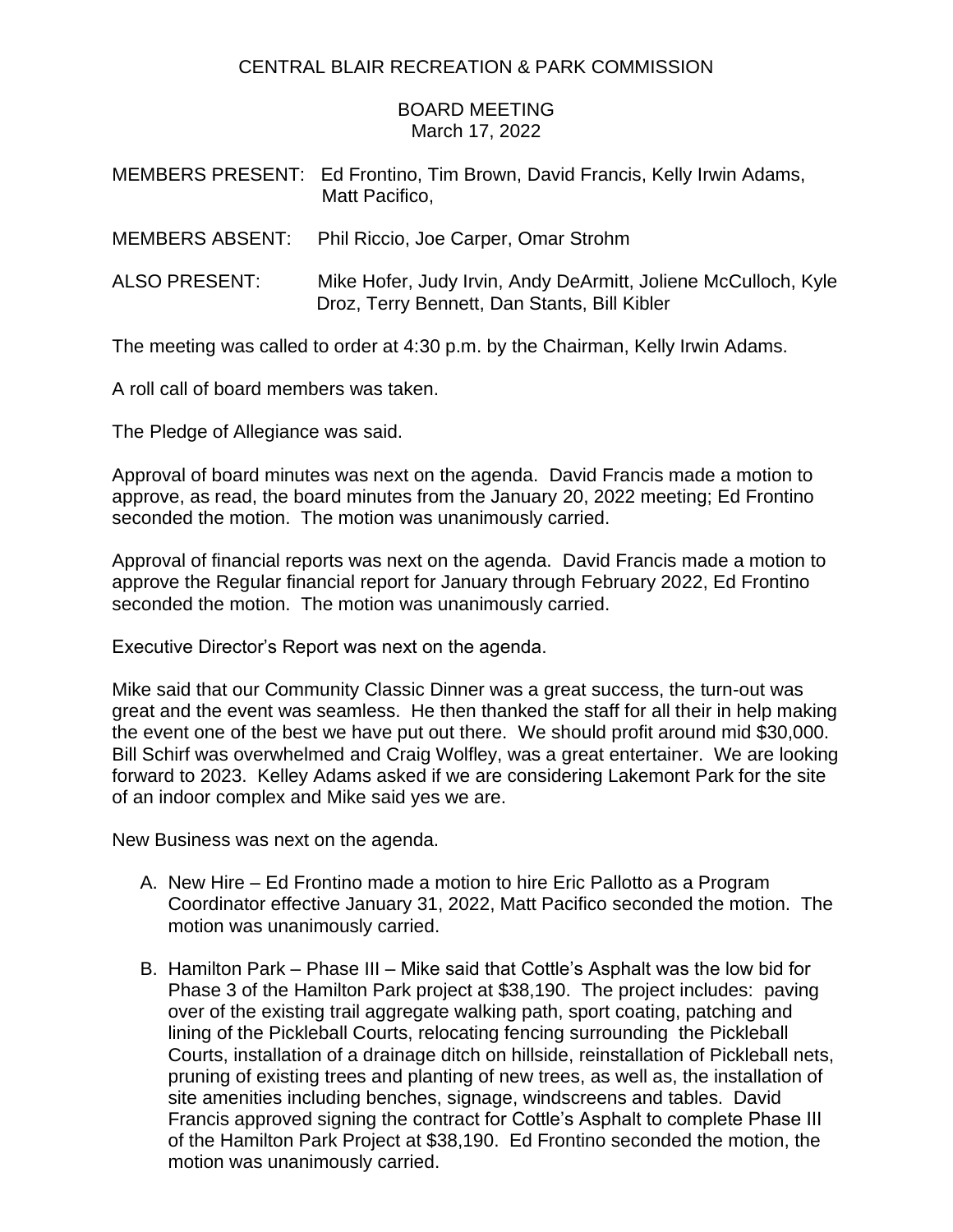## Page 2 – Board Meeting – March 17, 2022

C. Prospect Pool Discussion – Mike said that he, Andy DeArmitt and Nate Kissell met with a consulting firm concerning the viability of Prospect Pool. The City has entered into an agreement with them to do an assessment. They will be looking at the condition of the plumbing, electrical, locker rooms, structural, masonry, pool deck, filtration and lighting. They will conduct a building and ADA code assessment of the existing facility and prepare an opinion of probable cost of repairs to return the facility into operation; prepare an opinion of probable cost in replacing the facility in-kind and prepare an opinion of cost for making the facility represent current trends. This opinion should be ready by mid-April. The consultant said based on the current set-up of the pool it has 1 to 3 years of life left. They could not determine why the pool is losing water until they can actually do an assessment. He said that we need to continue doing what we are doing to eliminate water loss if we want to keep the pool open. This includes using sikaflex to seal cracks and using rubber paint to provide a barrier. The materials to prepare the pool would cost \$10,000, this does not include labor. It takes 14 days for the paint to cure until you can start filling the pool. Last year the rubberize pool paint was not available due to COVID. They stated that the pump system and gutters are old, the filter house roof is shifting and we have many ADA issues as well. The consultant said we can operate this year as long as the pumps turn on and the filters run, we will however, continue to lose water. Once the report is issued we will know more. We have reached out to last year's staff to see if they would return. Right now we have four (4) guards with limited hours, one (1) concession stand worker with limited hours and one (1) cashier. Currently we have no new applications on file. We need at least seven (7) or eight (8) lifeguards, seven (7) to eight (8) concession stand workers, two (2) cashiers, one (1) manager and one (1) assistant manager. We are currently struggling to fill these positions and we have been advertising heavily. Matt Pacifico said he met with Dr. Prijatelj, the Superintendent of the Altoona School District, about using some of their officers along with APD to patrol the pool. Mr. Pacifico said we need to have a safety plan in place and we can start with meeting with the School District and the Altoona Police Department. Mike said that he is very hesitant to say that we have a quality safe recreation pool for kids. He has great concern that something tragic may happen to a patron or our staff. If we open, we will have to have the pool painted and filled my mid-May, then we can turn the pump on and see if it is filtering the water. If the pump goes bad, you can't replace it at this point. The Commission does not have the Sikaflex or rubberized pool paint budgeted this year and the weather has not cooperated with us to start work there. Mike said we need to provide a safe environment for everybody at the pool and he can't say that we are at this point. We need to start work at the pool now to get the pool ready for opening on June  $7<sup>th</sup>$ . Mr. Pacifico asked what is the life expectancy for these improvements. Mike said short-term (band aid) five (5) to ten (10) years, Refurbish 10 to 15 years, then an overall redevelopment that will generate money. The consultants were also looking at other avenues within the City of Altoona or Logan Township that an aquatic facility could go that would have a more attractable environment and have more parking. Our pool was built as a neighborhood pool and we are trying to use it as a City-wide municipal pool. The consultants also said that we have major ADA issues and this will be a big expense, meaning tearing down the bathhouse and having access to the pool with zero entry with no diving well. The cost could be